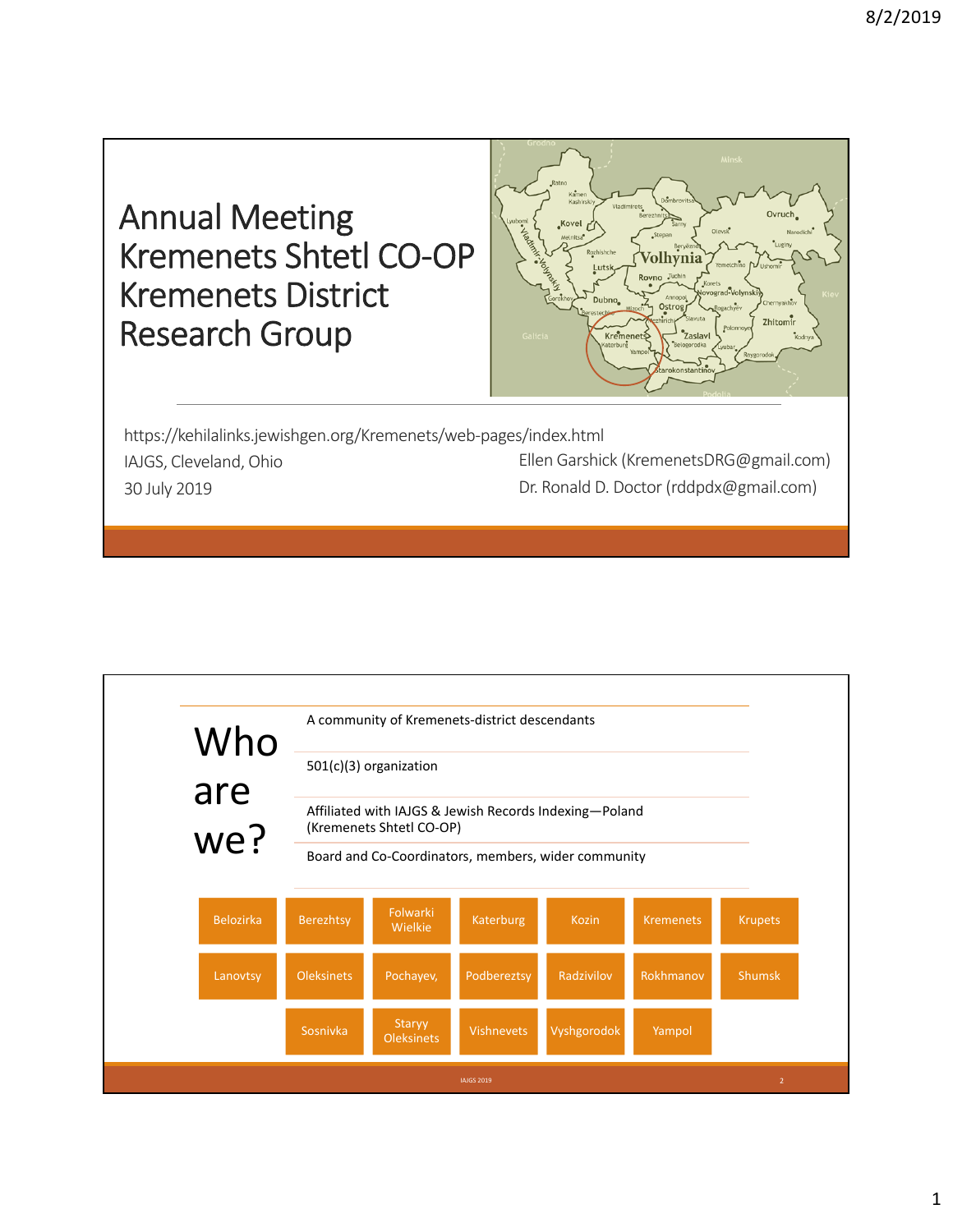

| <b>Translations</b>        | Vital records                                                                          |
|----------------------------|----------------------------------------------------------------------------------------|
| and<br><b>Compilations</b> | Censuses, voter lists, and tax lists<br>of Father<br>Father                            |
|                            | Russlan<br>Father's<br><b>Ellis Island Database extractions</b><br>Given Nam           |
|                            | Father's<br>Given Name<br>(Russian or<br>Yizkor books                                  |
|                            | Father's<br>Surname<br>Holocaust victim and survivor lists<br>Father's<br>SUITAINE     |
|                            | (Russian or<br>I for the History<br>Polishi<br>Photos                                  |
|                            | <b>Memoirs</b><br><b>CD File His</b>                                                   |
|                            | Sovied by Data<br>from LDS Microb<br>Datase.<br>10 April 2018<br>Maps<br>Source or LDS |
|                            | Film, Record<br>$402$<br><b>Historical documents</b>                                   |
|                            | Set No.<br>and much more!                                                              |
|                            |                                                                                        |
|                            | <b>IAJGS 2019</b>                                                                      |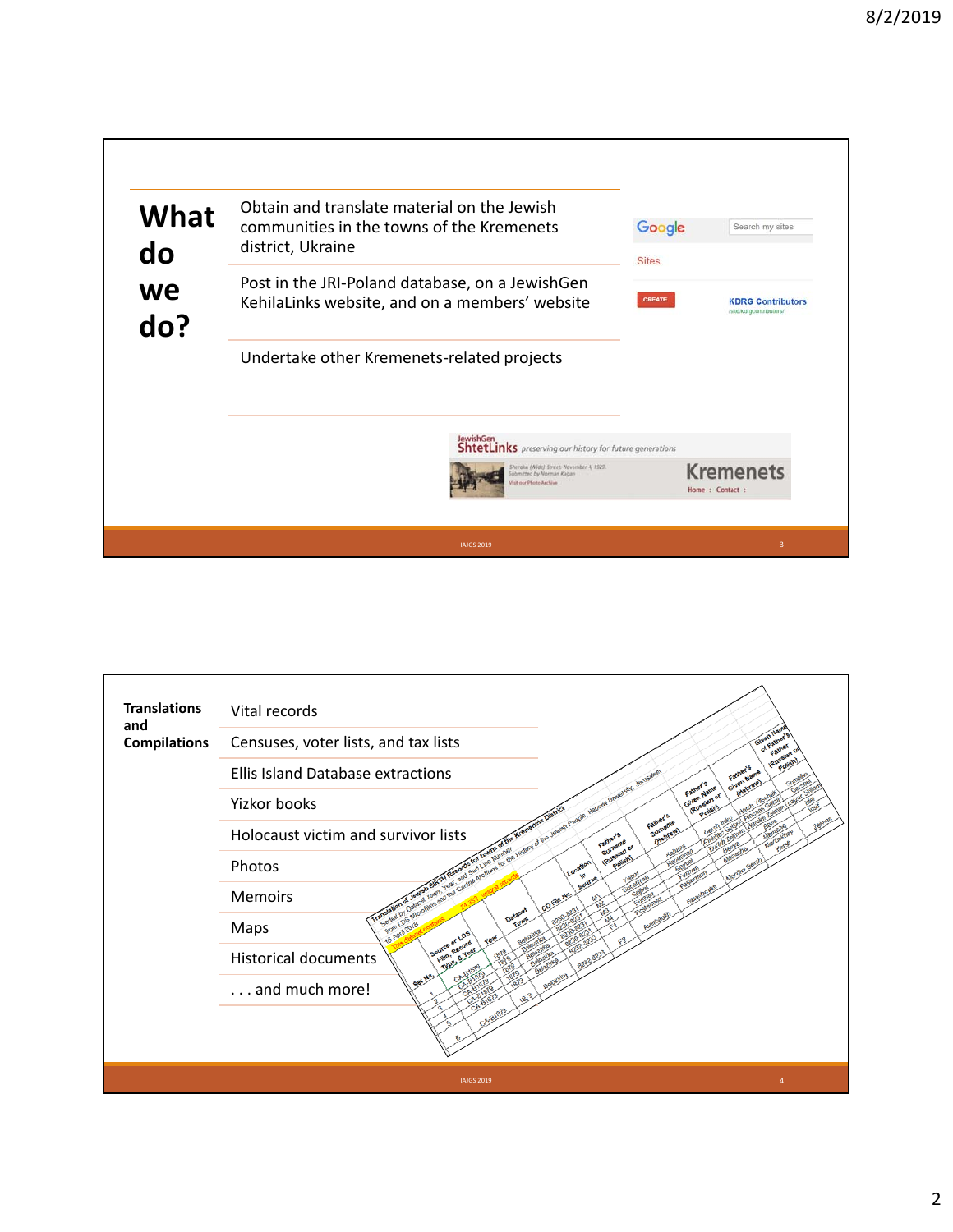

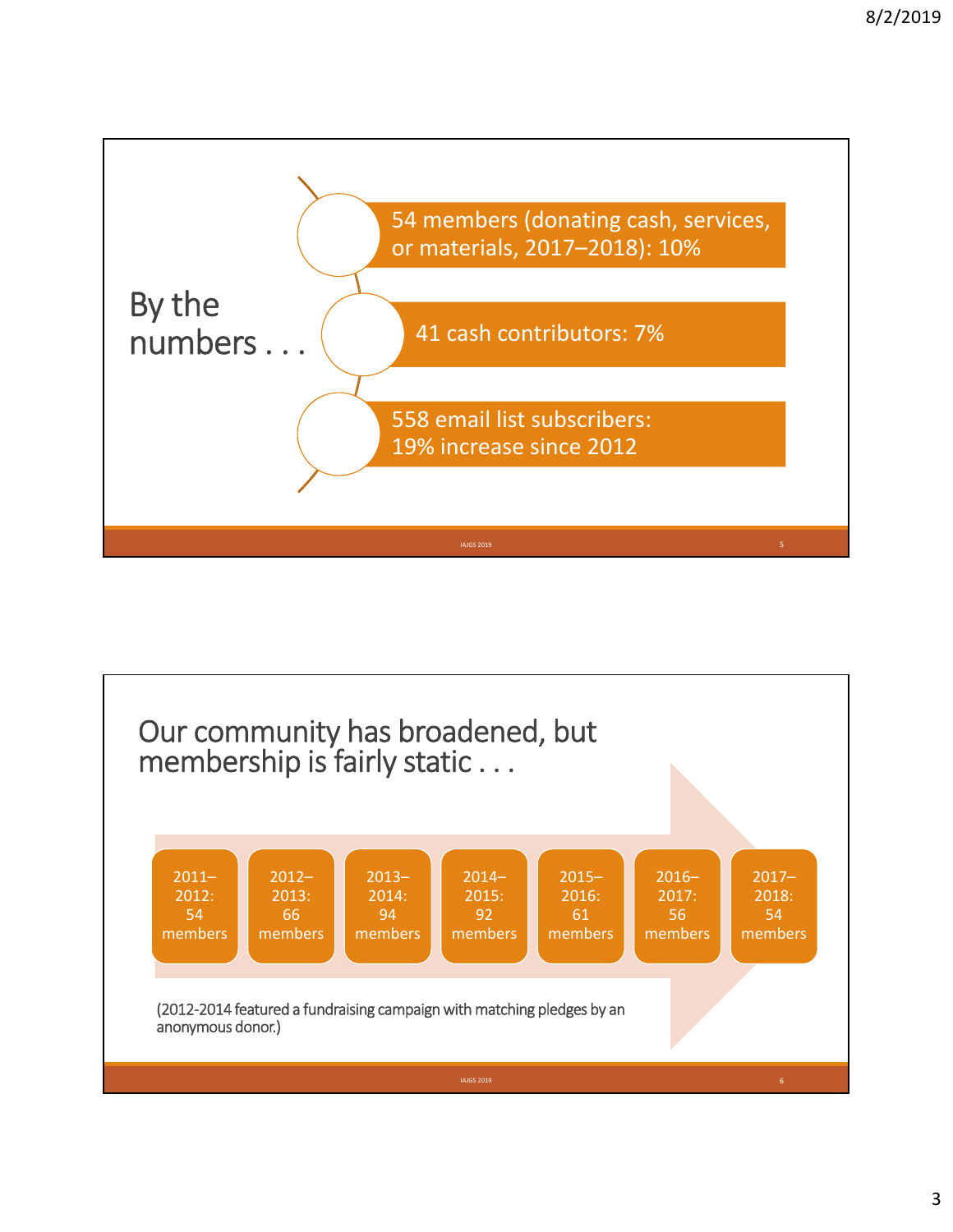

| \$70,102<br>\$50,919<br><b>JRI-Poland</b><br>\$19,183 |
|-------------------------------------------------------|
|                                                       |
| <b>JewishGen</b><br>2,580<br>462<br>1,117             |
| <b>Total</b><br>\$72,681<br>\$52,382<br>\$20,300      |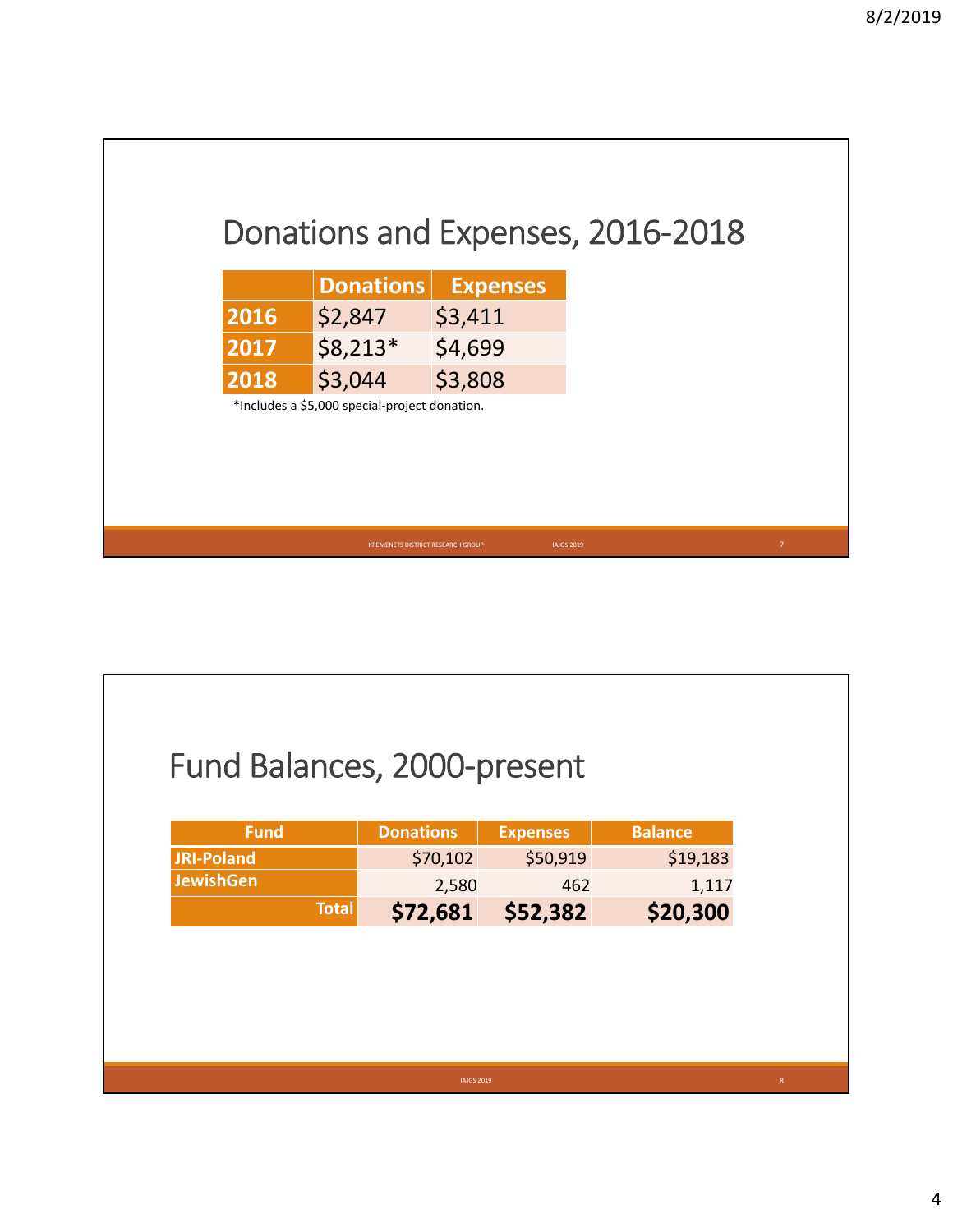| <b>Document</b>                                                                                 | Year(s)            | Language                |
|-------------------------------------------------------------------------------------------------|--------------------|-------------------------|
| Revision Lists (censuses): 16,657 households                                                    | 1817-1850          | <b>Russian</b>          |
| Shumsk, Pochayev Birth Records                                                                  | Various, 1897-1936 | Polish, Russian, Hebrew |
| Shumsk, Lanotsvy Marriage Records                                                               | Various, 1883-1937 |                         |
| <b>Private Business Owners</b>                                                                  | 1934-1935, 1936    | Polish                  |
| <b>Illegal Artisans</b>                                                                         | 1936               | Polish                  |
| Jews who perished in Lanovtsy, Vishnevets,<br>Vyshgorodok                                       | 1941-1944          | <b>Russian</b>          |
| Records of Association for the Religious Education of<br>Orphans and Poor Children in Kremenets | 1934-1937          | Polish                  |
| Sefer Vishnivits (completed)                                                                    | 1970               | Hebrew, Yiddish         |
| Kremenits, Vyshgorodek, un Potshayuv yizkor bukh<br>$(*\infty)$                                 | 1965               | Yiddish                 |

## Accomplishments, 2018‐2019 Year‐to‐Date (2)

| <b>Compilation</b>                                                                            | <b>Source</b>                     |  |
|-----------------------------------------------------------------------------------------------|-----------------------------------|--|
| <b>Holocaust Survivors and Victims Database:</b><br>Individuals from Kremenets-district towns | U.S. Holocaust Memorial<br>Museum |  |
| Family photos                                                                                 | Community contributors            |  |
| Photo presentations (3)                                                                       | Community contributors            |  |
| Memoirs (3)                                                                                   | <b>Community contributors</b>     |  |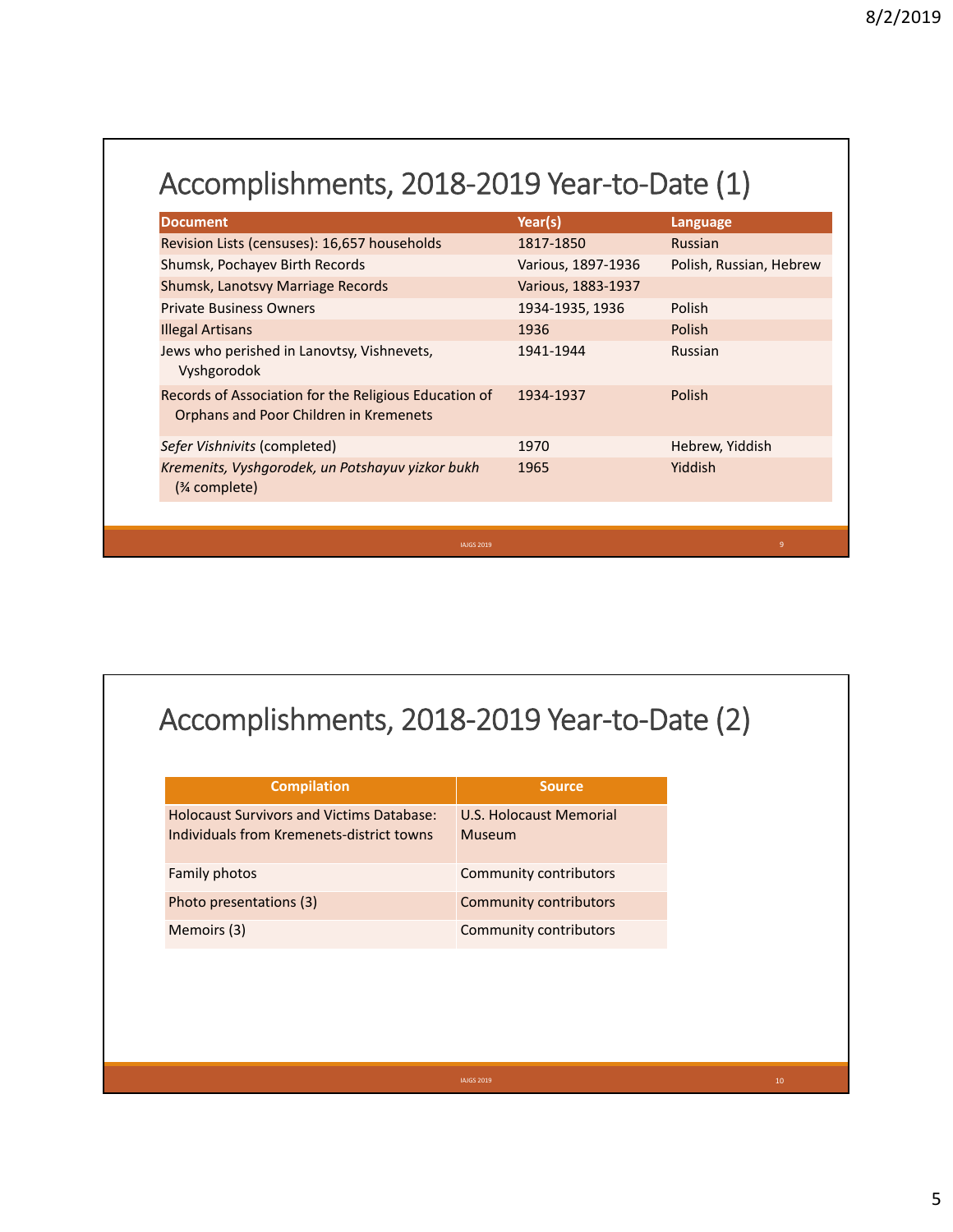

## Coming Up in 2019‐2020

| <b>Document and source</b>                                                  | Year(s)          | Language | <b>Task</b>                                                                                             |
|-----------------------------------------------------------------------------|------------------|----------|---------------------------------------------------------------------------------------------------------|
| Duma Voter Lists, Volynskiia gubernskiia<br>viedomosti                      | 1906, 1907, 1912 | Russian  | Translate, post, index for Concordance                                                                  |
| Tax Lists, CAHJP, Jerusalem                                                 | 1894, 1906, 1911 | Russian  | Translate, post, index for Concordance                                                                  |
| Vishnevets, Wrongful Registration, Ternopil<br><b>Oblast State Archives</b> | 1842             | Russian  | Translate, post, index for Concordance                                                                  |
| Prenumeranten (presubscribers to publications)                              | 1800s            | Yiddish  | Translate, post, index for Concordance                                                                  |
| Slownik Geograficzny: Kremenets entry                                       | 1880-1889        | Polish   | Translate, post, index for Concordance                                                                  |
| Central Database of Shoah Victims' Names, Yad<br>Vashem                     | Various          |          | Compile listing of Kremenets-district<br>Individuals, post, index for Concordance;<br>Acquire documents |
| Kremenitser Wolyner Benevolent Association,<br>35th Anniversary Book        | 1950             | Yiddish  | Translate, post, index for Concordance                                                                  |
| Kremenits, Vyshgorodek, un Potshayuv yizkor<br>bukh (final $1/4$ )          | 1965             | Yiddish  | Finish translation, post, index for<br>Concordance                                                      |

IAJGS 2019 12